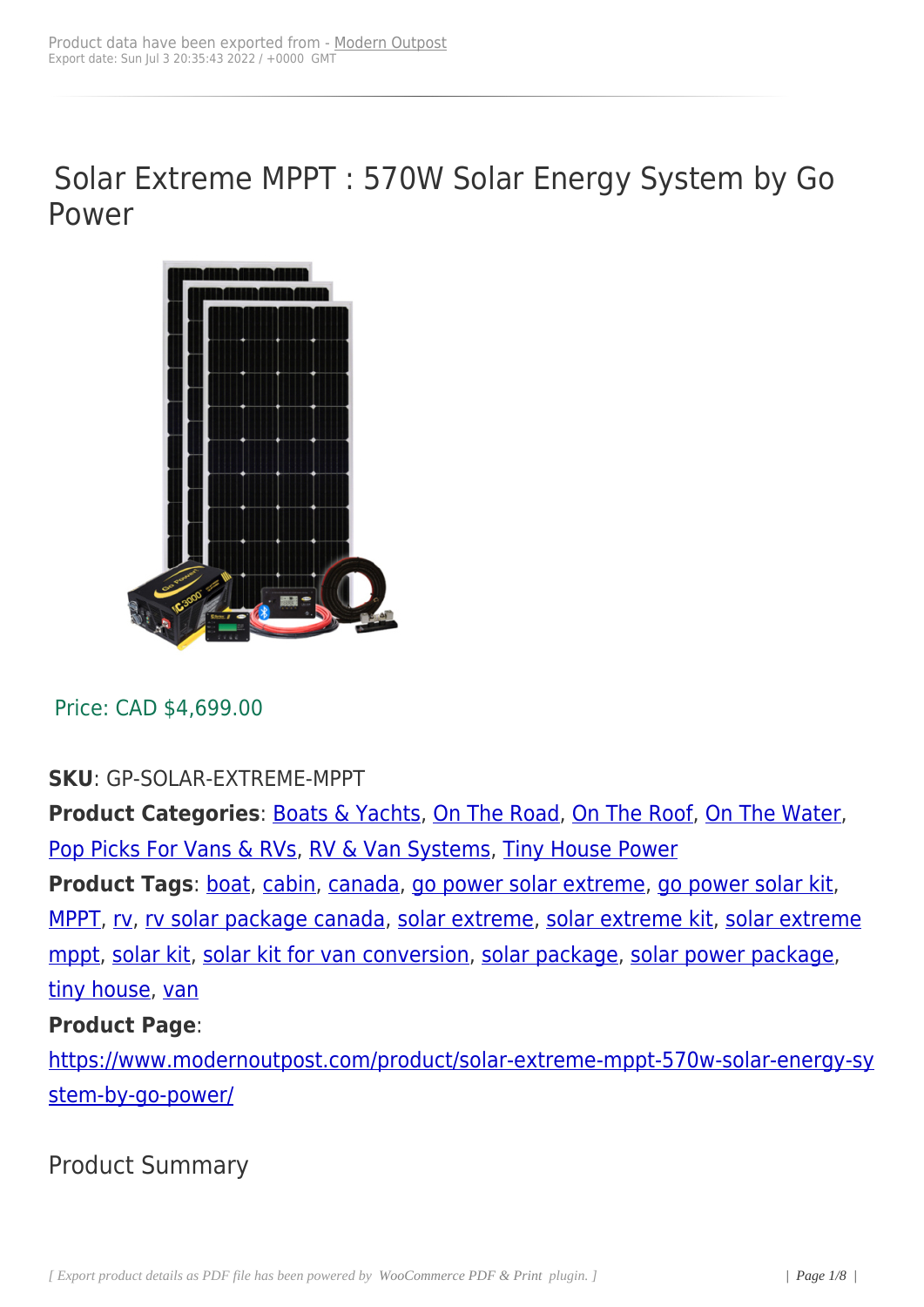The Solar Extreme, Go Powe[r!](https://www.modernoutpost.com/?post_type=product&p=19792)'[s largest c](https://www.modernoutpost.com/?post_type=product&p=19792)omplete AC/DC solar and inverter system, upgraded with a 60A MPPT solar charge controller. Everything you need for energy independence (except the batteries). This system can accommodate over 850W of solar panel power for faster battery charging, and provides enough household AC power to run up to 3000 watts of appliances. An excellent choice for RVs, van conversions, trailers, tiny homes, cabins, workshops, and more.

### Product Description

The Solar Extreme, Go Power!'s largest complete AC/DC solar and inverter system, upgraded with a 60A MPPT solar charge controller. Everything you need for energy independence (except the batteries). This system can accommodate over 850W of solar panel power for faster battery charging, and provides enough household AC power to run up to 3000 watts of appliances. An excellent choice for RVs, van conversions, trailers, tiny homes, cabins, workshops, and more.

Three monocrystalline modules producing up to 190W each in full sun send energy into your battery bank through an advanced PWM solar charge controller. This energy is then available to all the DC loads in your system such as lights, pumps, fridges, and more.

The MPPT solar charge controller allows you to string modules together in series (up to 150Voc) for longer distances between the solar panels & batteries, while improving your energy yield through the MPPT maximum power point tracking algorithm. You can also accommodate current 60-cell and 72-cell modules with this controller (replacing the 190M panels)

The Solar Elite also includes a 3000-watt Inverter Charger, an all-in-one unit that combines 3000 watts of pure sine wave AC power with a built-in battery charger and transfer switch. This unit wires directly to your AC service panel to provide household AC power to kitchen appliances, TV's, satellite receivers, computers, and more.

This package provides you charging flexibility between the sun and shore power, as well as the ability to connect power to your 120-volt outlets. A SOLAR EXTREME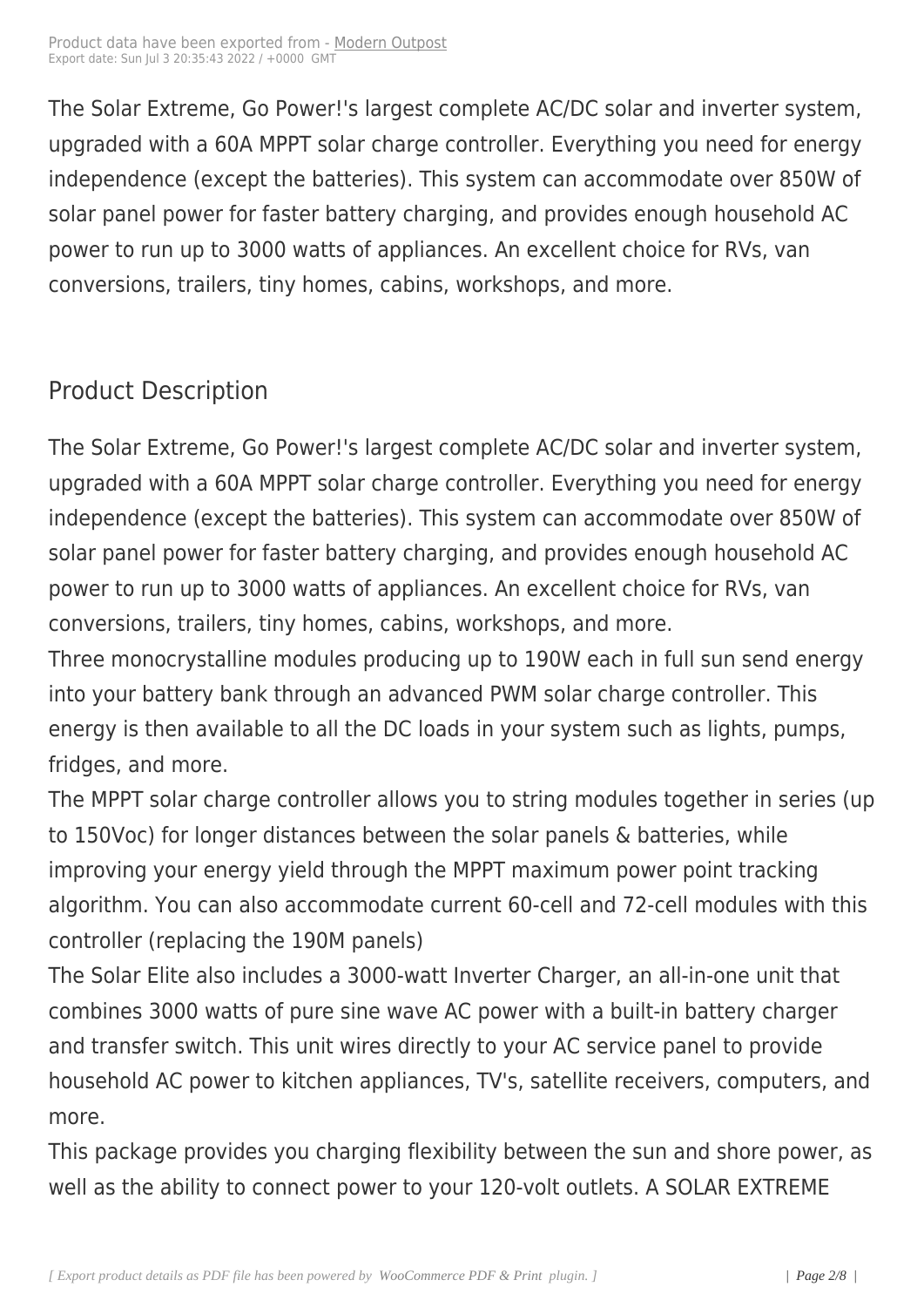system will provide you with [all of the co](https://www.modernoutpost.com/?post_type=product&p=19792)mforts of home and allow you to be truly 'off the grid'.

#### **The Solar Extreme System Includes...**

Three 190-watt monocrystalline solar panels (GP-PV-190M)

- 60-amp MPPT Solar Controller (GP-MPPT-PRO-60)]

3000-watt pure sine inverter/charger with re[mote \(GP-IC30](https://www.modernoutpost.com/product/gp-pv-190m-190w-monocrystalline-solar-module-by-go-power/)00-12)

- IC Series Inverter Charger Rem[ote and 50' of cab](https://www.modernoutpost.com/product/gp-mppt-pro-60-60a-mppt-solar-charge-controller-by-go-power/)le (GP-ICR-50) - Built-in AC input transfer switch for shore power or generator : 100 A (2x50A Legs) - DC inverter install kit (GP-DC-KIT5) : 400 A fuse, 4/0 cable - Wire: 1 x 25' of MC4 output cable  $(\#10)$  red & 1 x 25' of MC4 output cable  $(\#10)$  black - Mounting hardware  $(1 \times GP-MH-4-KB)$ ]

Solar Extreme Syst[em Specifica](https://www.modernoutpost.com/product/gp-mh-4-kb-mounting-hardware-for-framed-solar-panels/)tions In Brief

#### **Solar Modules**

.

Solar cell type : Monocrystalline

Output power : 190 W

Rated current : 9.45 A

Rated DC voltage : 20.4 V

Open-circuit voltage : 24.09 V

Module efficiency : 21%

Connectivity : MC4 connectors

Frame type : Clear anodized aluminum frame

Certifications : CE

Dimensions : 59.1 x 26.3 x 1.58 in / 1500 x 668 x 40 mm

Weight : 12kg / 26.4 lbs

Warranty : 25 years power output

#### **Solar Controller**

Controller Type : MPPT

Processing Power : 60 A

Features : 2, 3, or 4 stage charging, flush mount remote digital display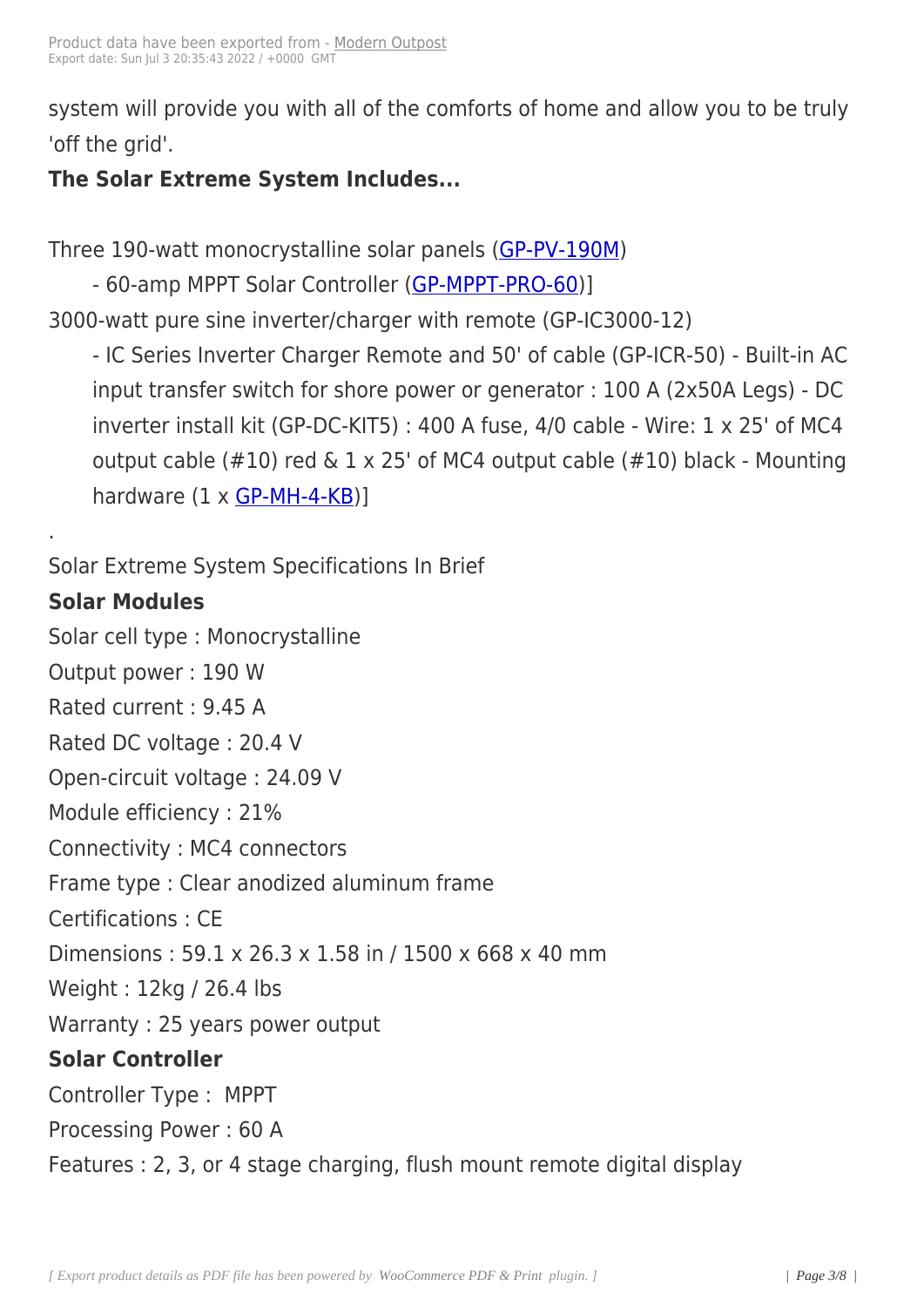Warranty : 5 years **Inverter / Charger** Output Power (up to 40ºC) : 3000W Surge Power (100 milliseconds) : 6000W Surge Power (5 seconds) : 4800W Peak Output Current : 52A Continuous Output Current : 25A Output Voltage : 115 VAC Output Frequency : 60 Hz ±0.1Hz Output Waveform : Pure Sine Wave Efficiency (Peak) : 90% DC Input Voltage Range : 9-17 VDC Maximum Continuous DC Input Current : 400 ADC No Load Power Consumption : Normal Mode: 25W, Sleep Mode: <5W AC Connections : Split Phase In/Dual Out Dual In/ Dual Out Smart Converter & Transfer Switch (Built into the Inverter) Input Voltage Nominal : 120 VAC Input Voltage Range : 80 – 140VAC Input Current : 18A Input Power Factor Correction : 0.97 typical Optimal Efficiency : >85% Charge Control : 3 stage with manual equalize Output Voltage : 5-16 VDC Output Current : 125A Change Temperature Compensation : Remote Battery Sensor **Solar Extreme MPPT System Upgrades & Adds AGM Batteries** Maintenance-free deep cycle lead acid for economical durability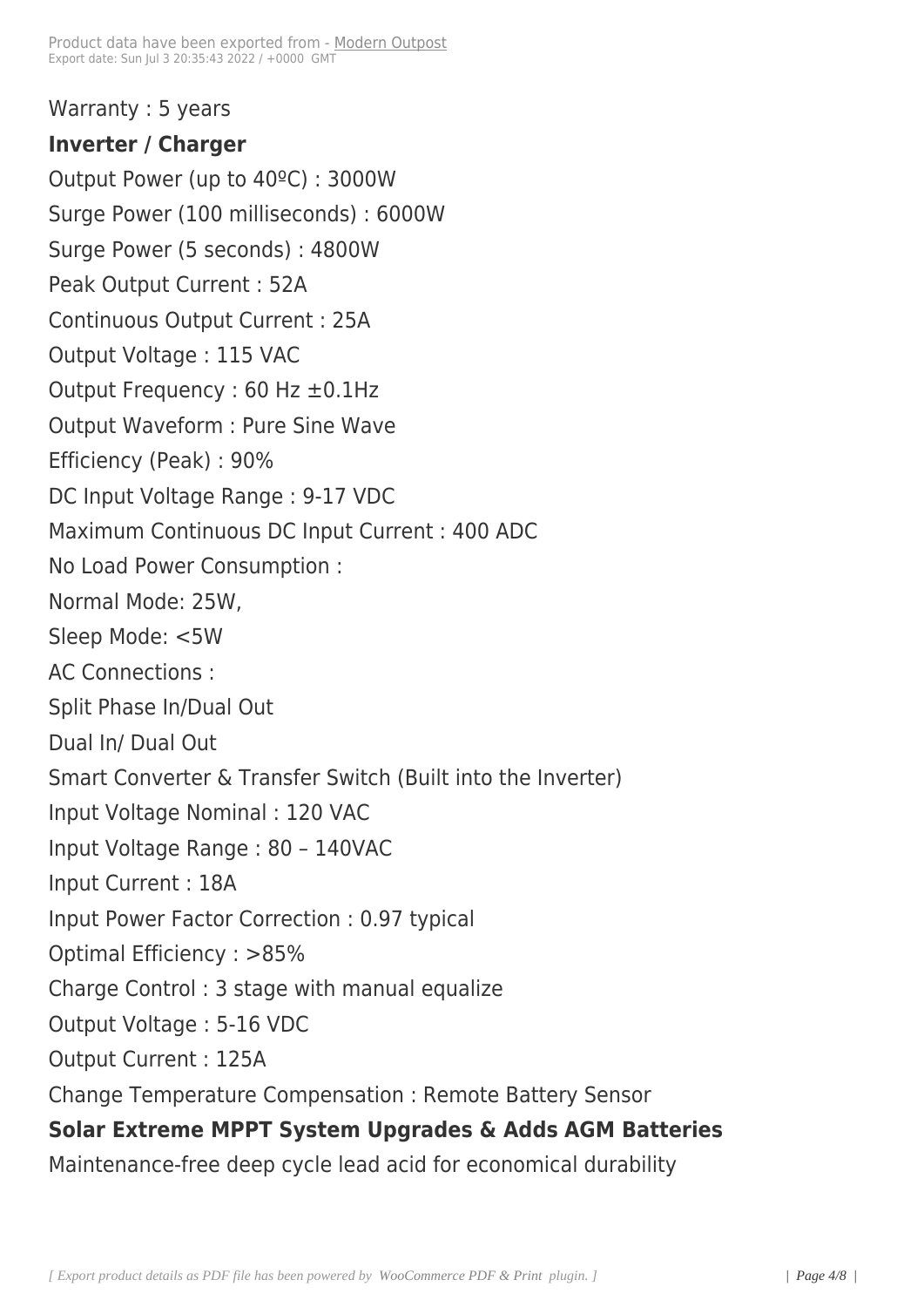## Sun Cycle 100Ah, 12V] **Sun [Cycle 224A](https://www.modernoutpost.com/?post_type=product&p=19792)h, 6V** (Golf-Cart format) **Lithium Batteries** Sun Cycle Lithium 100Ah 12V LiFePO4] Sun Cycle Lithium [250Ah 12V LiFePO4\]](https://www.modernoutpost.com/product/gp-agm-100-sun-cycle-agm-12v-solar-battery-by-go-power/) Need to consider ot[her system edits?](https://www.modernoutpost.com/product/gp-lifepo4-100-lithium-sun-cycle-battery-by-go-power/)

[Send us a note\]!](https://www.modernoutpost.com/product/gp-lifepo4-250-lithium-sun-cycle-battery-by-go-power/)

Product Attributes

- Dimensions: 1 & times; 1 & times; 1 cm
- Weight: 45 kg

## Product Gallery



# **RELIABLE POWER, ANYWHERE**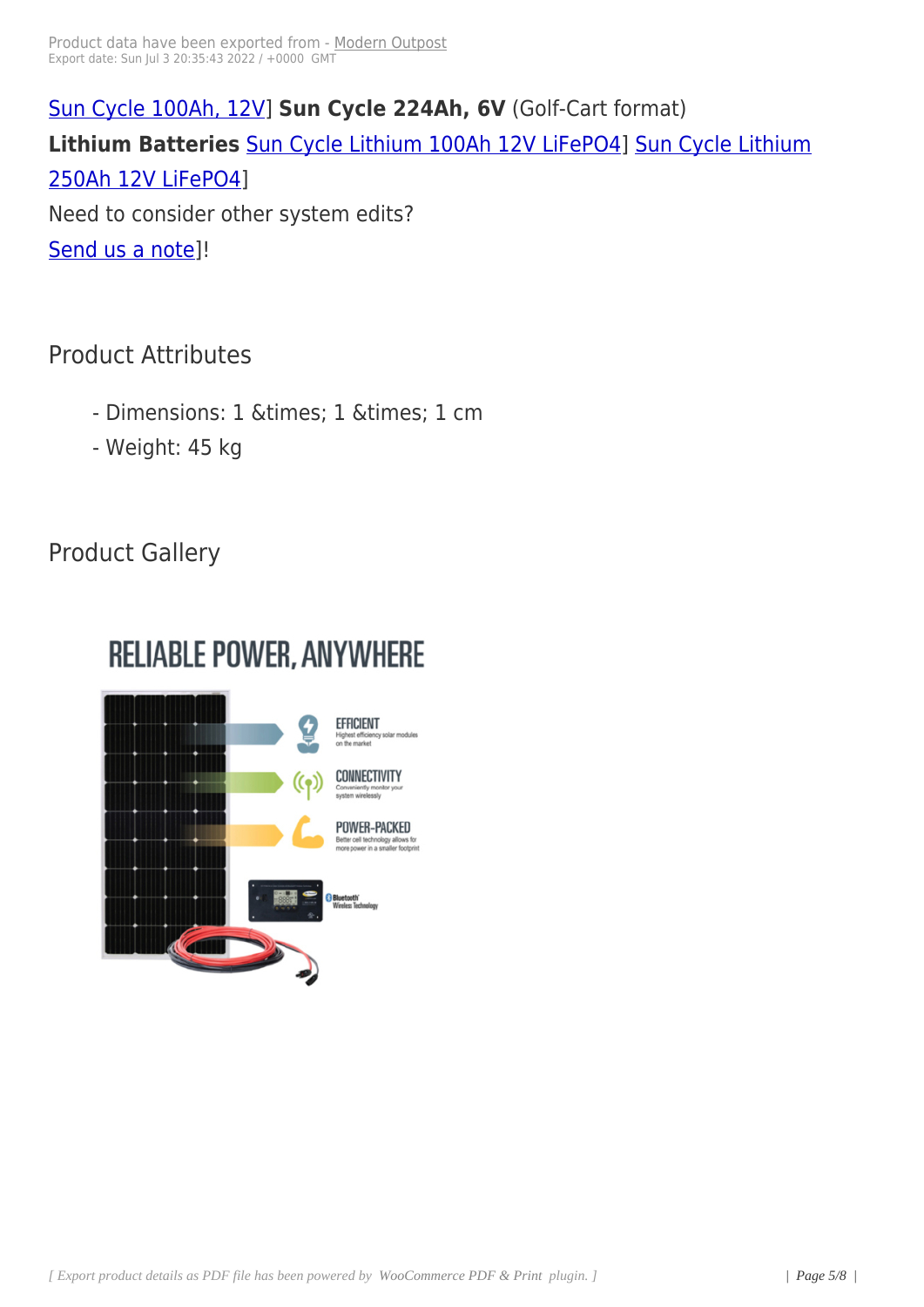

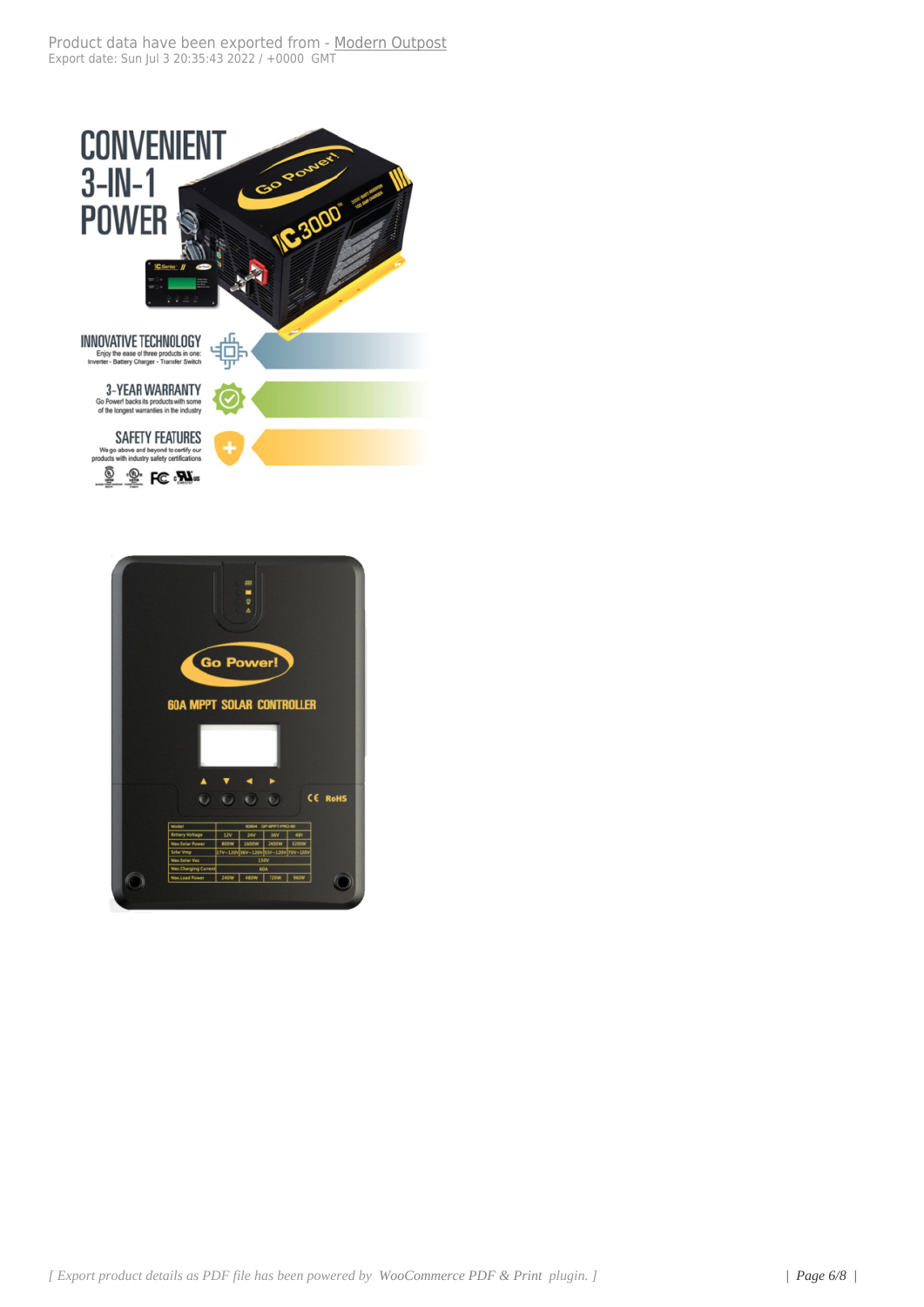